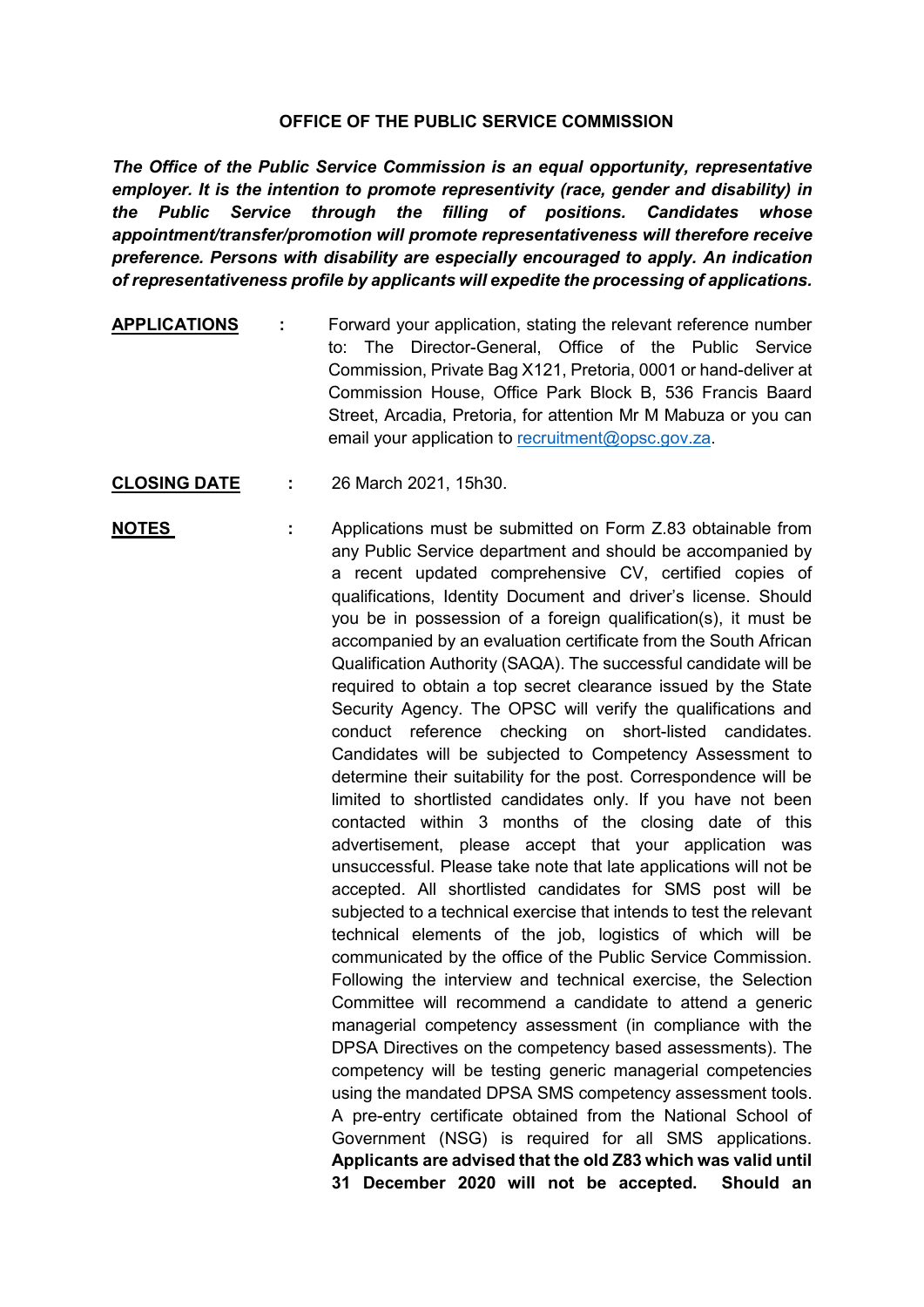**individual wish to apply for a post, he/she will be required to submit the new application for employment (Z83) form which became effective on 1 January 2021 and can be downloaded at [www.dpsa.gov.za-vacancies.](http://www.dpsa.gov.za-vacancies/) From 1 January 2021 should an application be received using incorrect applications for employment (Z83) form, it will not be considered.**

## **POST : DIRECTOR: PUBLIC ADMINISTRATION INVESTIGATIONS REF NO: D: PAI/02/2021**

**SALARY :** All-inclusive remuneration package of R1 057 326 per annum. The package includes a basic salary (70% of package), State's contribution to the Government Employees Pension Fund (13% of basic salary) and a flexible portion of 30% that may be structured in terms of applicable rules. The successful candidate will be required to enter into a performance agreement within three months after assumption of duty.

## **CENTRE : PUBLIC SERVICE COMMISSION HOUSE, PRETORIA**

**REQUIREMENTS :** The Public Service Commission requires the services of a technically experienced person to support it to fulfill its constitutional mandate and for this purpose she/he should have • An appropriate recognised Bachelor's Degree (new NQF level 7) in Law/Auditing/ Forensic Investigations/Public Administration field ● Extensive experience in the application of the regulatory framework for Human Resource, Supply Chain Management and Financial Management in the Public Service  $\bullet$  Five (5) years' experience in conducting investigations and research ● Five (5) years at a middle/ senior managerial level ● Knowledge of the following legislations and prescripts: The Constitution of the Republic of South Africa, the Public Service Act, the Public Service Regulations, the Public Service Commission Act, the Promotion of Access to information Act, Promotion of Administrative Justice Act, Public Finance Management Act, The Public Administration Management Act, National Treasury regulations and Supply Chain Management prescripts ● Appropriate experience in project management and financial management skills ● Strategic understanding and knowledge of the application of the Constitutional Values and Principles (CVPs) as contained in Section 195 ● An understanding of how current public administration management and operational processes comply, or do not comply, with the CVPs ● A Certificate for entry into the SMS ● Exceptional written, communication skills and report writing skills ● Analytical thinking, problem solving and conflict resolution skills ● Strategic leadership skills ● Well-developed research skills ● Negotiation